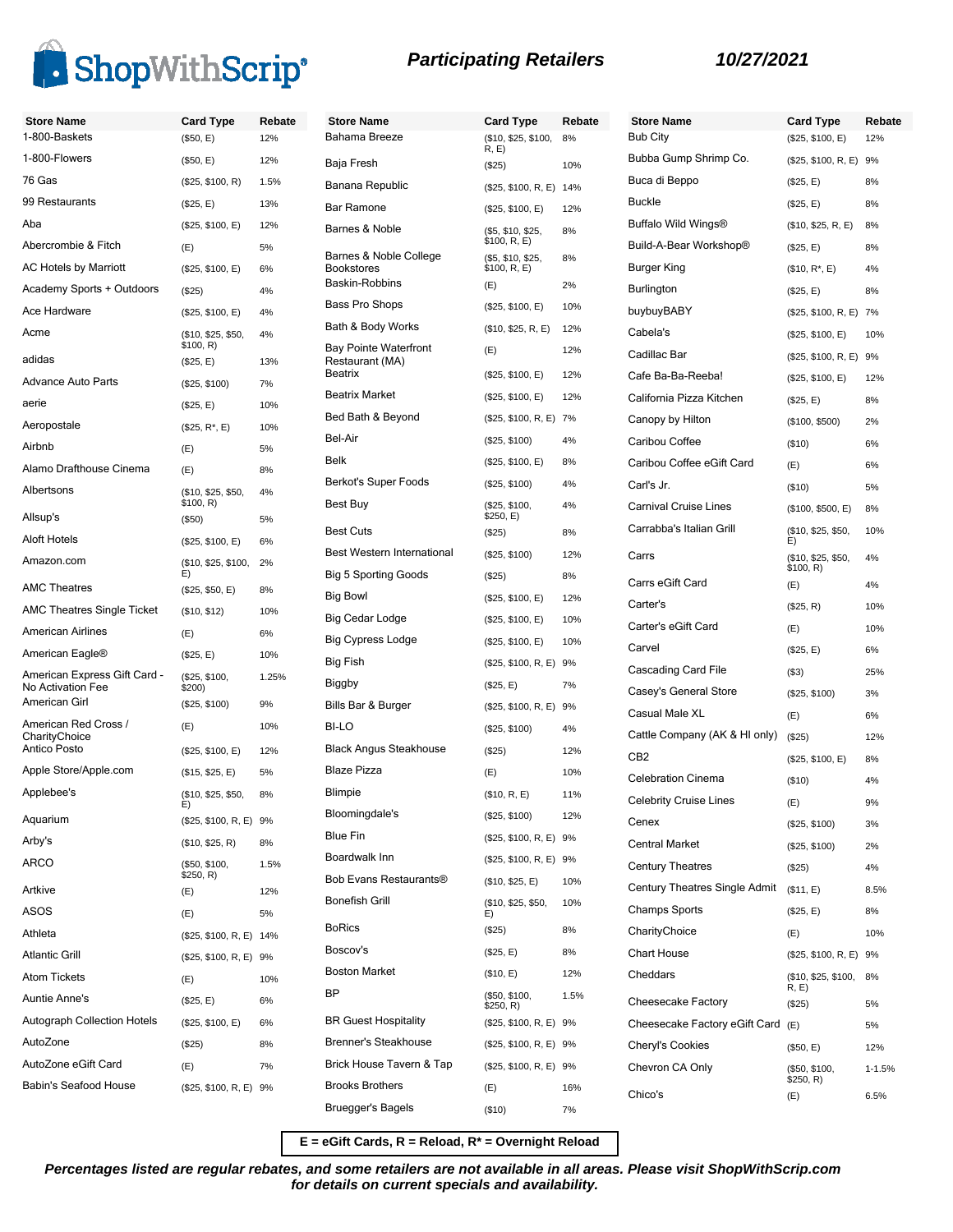

| <b>Store Name</b>                     | <b>Card Type</b>            | Rebate | <b>Store Name</b>                                         | <b>Card Type</b>        | Rebate     |
|---------------------------------------|-----------------------------|--------|-----------------------------------------------------------|-------------------------|------------|
| Children's Place                      | (\$25, E)                   | 12%    | Dillard's                                                 | (\$25, \$100)           | 9%         |
| Chili's Grill & Bar                   | (\$25, \$50, E)             | 11%    | Discover Gift Card - No<br><b>Activation Fee</b>          | (\$50, \$100,           | 1.25%      |
| Chipotle Mexican Grill                | (\$10, \$25, E)             | 10%    | Disney                                                    | \$250)<br>(\$25, \$100, | 3%         |
| Chuck E. Cheese's                     | (\$10, E)                   | 8%     | Domino's                                                  | \$1000, E)              | 8%         |
| CineArts                              | (\$25)                      | 4%     | DoorDash                                                  | (\$10, \$25, R, E)      |            |
| CineArts Single Admit                 | (\$11, E)                   | 8.5%   | Dos Caminos                                               | (E)                     | 3%         |
| Cinema Carousel                       | (\$10)                      | 4%     | Double Tree By Hilton                                     | (\$25, \$100, R, E) 9%  |            |
| <b>Cinemark Theatres</b>              | (\$25)                      | 4%     | Downtown Aquarium                                         | (\$100, \$500)          | 2%         |
| <b>Cinemark Theatres Single</b>       | (\$11, E)                   | 8.5%   |                                                           | (\$25, \$100, R, E) 9%  |            |
| Admit<br><b>Cinemark Tinseltown</b>   | (\$25)                      | 4%     | DSW (Designer Shoe<br>Warehouse)                          | (\$25, \$100, E)        | 8%         |
| <b>Cinemark Tinseltown Single</b>     | (\$11, E)                   | 8.5%   | Dunham's Sports                                           | (\$25)                  | 8%         |
| Admit<br>Cineplex Odeon Single Ticket | (\$10, \$12)                | 10%    | Dunkin' Donuts                                            | (\$10, \$25)            | 3%         |
| Cinnabon                              | (\$25, E)                   | 6%     | Dunkin' Donuts eGift Card                                 | (E)                     | 2.5%       |
| Circle K                              | (\$25, \$100)               | 1.5%   | Eastbay                                                   | (E)                     | 8%         |
| Claire's                              | (\$10)                      | 9%     | Eat'n Park                                                | $($10, $25, R^*)$       | 9%         |
| Coffee Bean & Tea Leaf                | (\$25, R)                   | 9%     | <b>EB Games</b>                                           | (\$25, E)               | 3%         |
| <b>Cold Stone Creamery</b>            | (\$5, \$10, E)              | 11%    | eBay                                                      | (E)                     | 2.5%       |
| Columbia Sportswear                   | (\$50, E)                   | 12%    | <b>Eddie Bauer</b>                                        | (E)                     | 5%         |
| <b>Community Canteen</b>              |                             | 12%    | Edition                                                   | (\$25, \$100, E)        | 6%         |
| <b>Conrad Hotels &amp; Resorts</b>    | (\$25, \$100, E)            | 2%     | <b>Education Assistance Product</b><br>Voucher Amazon.com | (E)                     | 2.5%       |
| <b>Container Store</b>                | (\$100, \$500)              |        | <b>Eiffel Tower</b>                                       | (\$25, \$100, E)        | 12%        |
| Courtyard by Marriott                 | (\$25, \$100, E)            | 9%     | Einstein Bros. Bagels                                     | (\$10)                  | 10%        |
| <b>Cousins Subs</b>                   | (\$25, \$100, E)            | 6%     | El Pollo Loco                                             | (\$10)                  | 6%         |
|                                       | (\$10)                      | 9%     | El Segundo Sol                                            | (\$25, \$100, E)        | 12%        |
| Crab House                            | (\$25, \$100, R, E) 9%      |        | <b>Element by Westin</b>                                  | (\$25, \$100, E)        | 6%         |
| Cracker Barrel                        | (\$10, \$25, E)             | 8%     | Ema                                                       | (\$25, \$100, E)        | 12%        |
| Crate & Kids                          | (\$25, \$100, E)            | 8%     | Embassy Suites by Hilton                                  | (\$100, \$500)          | 2%         |
| Crate and Barrel                      | (\$25, \$100, E)            | 8%     | Everest                                                   | (\$25, \$100, E)        | 12%        |
| <b>Crew Cuts</b>                      | (\$25)                      | 13%    | <b>Express</b>                                            | (\$25, E)               | 10%        |
| Crutchfield                           | (E)                         | 5%     | Exxon                                                     | (\$50, \$250, R)        | $1 - 1.5%$ |
| Cub Foods                             | (\$25, \$100, R)            | 4%     | <b>Fairfield by Marriott</b>                              | (\$25, \$100, E)        | 6%         |
| <b>CVS Pharmacy</b>                   | (\$10, \$25, \$100,<br>R, E | 6%     | <b>Fairmont Hotels</b>                                    | (\$100)                 | 9%         |
| D&W Fresh Market                      | (\$25, \$100)               | 2%     | <b>Family Express</b>                                     | (\$25, \$100)           | 4%         |
| D&W Quick Stop                        | (\$25, \$100)               | 2%     | <b>Family Fare Supermarket</b>                            | (\$25, \$100)           | 2%         |
| Darden Restaurants                    | (\$10, \$25, \$100,         | 8%     | Famous Footwear                                           | (\$25)                  | 8%         |
| Dave & Buster's                       | R, E<br>(\$25, E)           | 13%    | Famous Footwear eGift Card                                | (E)                     | 8%         |
| Del Taco                              | (\$10)                      | 7%     | Famous Hair                                               | (\$25)                  | 8%         |
| Delta Air Lines                       | (\$250, \$1000, E)          | 4%     | Fanatics                                                  | (E)                     | 7%         |
| Delta Hotels by Marriott              | (\$25, \$100, E)            | 6%     | Fandango                                                  | (\$25, E)               | 4%         |
| Dennis Uniform                        | (\$20)                      | 5%     | FandangoNOW                                               | (E)                     | 4%         |
| Denny's                               | (\$10)                      | 7%     | <b>Fannie May Candies</b>                                 | (\$10)                  | 25%        |
| Design Hotels                         | (\$25, \$100, E)            | 6%     | Fazoli's                                                  | (\$25, E)               | 9%         |
| Di Pescara                            | (\$25, \$100, E)            | 12%    | Festival Foods (WI) - Skogens                             | (\$25, \$50, \$100)     | 3%         |
| Dick's Sporting Goods                 | (\$25, \$100)               | 8%     | Field & Stream                                            | (\$25, \$100)           | 8%         |
| Dierbergs                             |                             | 2.5%   | Fiesta Salons                                             |                         | 8%         |
|                                       | (\$25, \$100)               |        |                                                           | (\$25)                  |            |

| <b>Participating Retailers</b> |  |
|--------------------------------|--|
|--------------------------------|--|

| Rebate     | <b>Store Name</b>               | Card Type                        | Rebate |
|------------|---------------------------------|----------------------------------|--------|
| 9%         | Firefly's BBQ (MA)              | (E)                              | 12%    |
| 1.25%      | <b>First Choice Haircutters</b> | (\$25)                           | 8%     |
| 3%         | <b>Fish Tales</b>               | (\$25, \$100, R, E)              | 9%     |
| 8%         | <b>Fisherman's Wharf</b>        | (\$25, \$100, R, E) 9%           |        |
| 3%         | <b>Five Below</b>               | $(\$25)$                         | 2.5%   |
| 9%         | <b>Fleet Farm</b>               | (\$25, \$100, E)                 | 3.5%   |
| 2%         | Fleming's Prime Steakhouse      | (\$10, \$25, \$50,<br>E)         | 10%    |
| 9%         | <b>Flying Dutchman</b>          | (\$25, \$100, R, E) 9%           |        |
| 8%         | Food Lion                       | (\$25, \$100, R, E)              | 3%     |
| 8%         | Food Maxx                       | (\$25, \$100)                    | 2%     |
| 3%         | Foodease                        | (\$25, \$100, E)                 | 12%    |
|            | Foodlife                        | (\$25, \$100, E)                 | 12%    |
| 2.5%<br>8% | Foot Locker                     | (\$25, E)                        | 8%     |
|            | <b>Footaction USA</b>           | (\$25, E)                        | 8%     |
| 9%<br>3%   | <b>Forest Hills Foods</b>       | (\$25, \$100)                    | 2%     |
| 2.5%       | Four Points by Sheraton         | (\$25, \$100, E)                 | 6%     |
|            | Frankie's Pizza By the Slice    | (\$25, \$100, E)                 | 12%    |
| 5%         | Freddy's                        | $(\$25)$                         | 8%     |
| 6%<br>2.5% | <b>Fruit Bouguets</b>           | (\$50, E)                        | 12%    |
|            | GameStop                        | (\$25, E)                        | 3%     |
| 12%        | <b>Gandy Dancer</b>             | (\$25, \$100, R, E) 9%           |        |
| 10%        | Gap                             | (\$25, \$100, R, E) 14%          |        |
| 6%         | Gap Factory                     | (\$25, \$100, R, E)              | 14%    |
| 12%        | Gaylord Hotels                  | (\$25, \$100, E)                 | 6%     |
| 6%         | Geek Squad & Best Buy           | (\$25, \$100,                    | 4%     |
| 12%<br>2%  | GetGo                           | \$250, E)<br>(\$25, \$50, \$100, | 4%     |
| 12%        | Giant Eagle                     | E)<br>(\$25, \$50, \$100,        | 4%     |
| 10%        | <b>Giant Food Stores</b>        | E)<br>(\$25, \$50, \$100)        | 4%     |
| 1-1.5%     | Giant Foods                     | (\$25, \$50, \$100)              | 4%     |
| 6%         | Gift Card Wrapper - 10 Pack     | (S2)                             | 10%    |
| 9%         | Global Hotel Card powered by    | (E)                              | 10%    |
| 4%         | Expedia<br>Go Play Golf         | (E)                              | 9%     |
| 2%         | Golden Corral                   | (\$25)                           | 9%     |
| 8%         | Golden Nugget                   | (\$25, \$100, R, E) 9%           |        |
| 8%         | Golf Galaxy                     | (\$25, \$100)                    | 8%     |
| 8%         | Google Play                     | (E)                              | 3%     |
| 7%         | Gordon Food Service Store       | (\$25, \$100, R, E) 4%           |        |
| 4%         | <b>Grand Concourse</b>          | (\$25, \$100, R, E) 9%           |        |
| 4%         | <b>Great Clips</b>              | (\$25)                           | 8%     |
| 25%        | <b>Great Harvest Bread</b>      | (\$10)                           | 6%     |
| 9%         | Grotto                          | (\$25, \$100, R, E) 9%           |        |
| 3%         | Groupon.com                     | (\$25, E)                        | 7%     |
| 8%         | Grubhub                         | (E)                              | 4%     |
| 8%         | Guitar Center                   | (\$25, E)                        | 4%     |

**E = eGift Cards, R = Reload, R\* = Overnight Reload**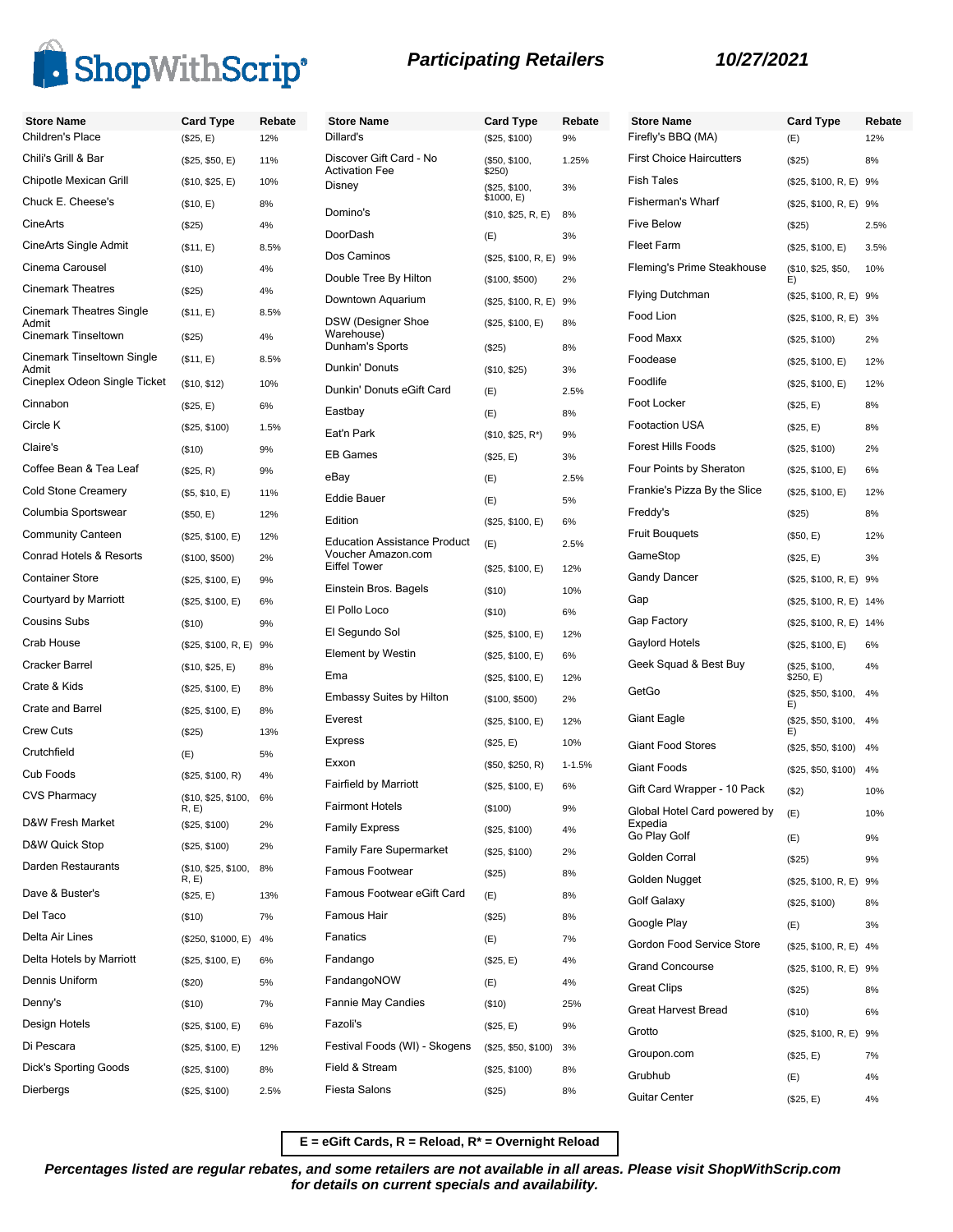

| <b>Store Name</b>                             | <b>Card Type</b>                               | Rebate |
|-----------------------------------------------|------------------------------------------------|--------|
| Gulf Oil                                      | (\$25)                                         | 1.5%   |
| Gymboree                                      | (\$25, E)                                      | 12%    |
| H&M                                           | (\$25, E)                                      | 7%     |
| HairMasters                                   | (S25)                                          | 8%     |
| Halfway Café (MA)                             | (E)                                            | 12%    |
| Hallmark                                      | (\$25, R, E)                                   | 4%     |
| Hampton by Hilton                             | (\$100, \$500)                                 | 2%     |
| Happy Dining                                  | (\$25)                                         | 8%     |
| Happy Moments                                 | (S25)                                          | 8%     |
| Hardee's                                      | $($ \$10)                                      | 5%     |
| Harley-Davidson®                              | (E)                                            | 5%     |
| Harlow's                                      | (\$25, \$100, R, E) 9%                         |        |
| Harmon Face Values                            | (\$25, \$100, R, E) 7%                         |        |
| Harry & David                                 | (\$50, E)                                      | 12%    |
| Harveys Supermarkets                          | (\$25, \$100)                                  | 4%     |
| HeadStart Hair Care                           | (S25)                                          | 8%     |
| HEB                                           | (\$25, \$100)                                  | 2%     |
| Hilton                                        | (\$100, \$500)                                 | 2%     |
| Hilton Garden Inn                             | (\$100, \$500)                                 | 2%     |
| <b>Hilton Grand Vacations</b>                 | (\$100, \$500)                                 | 2%     |
| Holiday Hair                                  | (S25)                                          | 8%     |
| Holiday Inn on the Beach-                     | (\$25, \$100, R, E)                            | 9%     |
| Galveston, TX<br><b>Holiday Stationstores</b> | (\$25, \$100)                                  | 4%     |
| <b>Holland America Line</b>                   | (\$100, \$500, E)                              | 6%     |
| Hollister Co.                                 | (E)                                            | 5%     |
| Home 2 Suites by Hilton                       | (\$100, \$500)                                 | 2%     |
| Home Chef                                     | (E)                                            | 7.5%   |
| Home Depot®                                   | (\$10, \$25, \$100,<br>\$500, \$1000, R,<br>E) | 4%     |
| HomeGoods                                     | (\$25, \$100, E)                               | 7%     |
| HomeSense                                     | (\$25, \$100, E)                               | 7%     |
| Homewood Suites by Hilton                     | (\$100, \$500)                                 | 2%     |
| HoneyBaked Ham                                | (\$25)                                         | 12%    |
| Hotels.com                                    | (\$100, \$250, E)                              | 6%     |
| Hub 51                                        | (\$25, \$100, E)                               | 12%    |
| Hulu                                          | (E)                                            | 6%     |
| Icing                                         | (\$10)                                         | 9%     |
| IHOP                                          | (\$10, \$25, E)                                | 8%     |
| Il Porcellino                                 | (\$25, \$100, E)                               | 12%    |
| Instacart                                     | (\$25, \$100, E)                               | 4%     |
| Islamorada Fish Company                       | (\$25, \$100, E)                               | 10%    |
| Islands                                       | (\$25)                                         | 8%     |
| iTunes & App Store                            | (\$15, \$25, E)                                | 5%     |
| J. Crew                                       | (\$25)                                         | 13%    |
| Jack in the Box                               | (\$10)                                         | 4%     |

| <b>Store Name</b>                                              | <b>Card Type</b>                | Rebate |
|----------------------------------------------------------------|---------------------------------|--------|
| Jamba Juice                                                    | (\$25, E)                       | 6%     |
| JCPenney                                                       | (\$25, \$100, R, E)             | 5%     |
| Jersey Mike's Subs                                             | (E)                             | 6%     |
| Jewel Osco                                                     | (\$10, \$25, \$50,<br>\$100, R) | 4%     |
| Jiffy Lube                                                     | (\$30, R, E)                    | 8%     |
| Jo-Ann Fabric and Craft Stores                                 | (\$25)                          | 6%     |
| Jo-Ann Fabric and Craft Stores<br>eGift card                   | (E)                             | 6%     |
| Joe Fish (MA)                                                  | (E)                             | 12%    |
| Joe's Crab Shack                                               | (\$25, \$100, R, E)             | 9%     |
| Joe's Seafood Prime Steak &<br><b>Stone Crab</b>               | (\$25, \$100, E)                | 12%    |
| Jos. A. Bank                                                   | (\$25)                          | 10%    |
| Journeys                                                       | (S25)                           | 10%    |
| Journeys Kidz                                                  | (\$25)                          | 10%    |
| <b>JW Marriott</b>                                             | (\$25, \$100, E)                | 6%     |
| Kemah Boardwalk                                                | (\$25, \$100, R, E)             | 9%     |
| Kids Foot Locker                                               | (\$25, E)                       | 8%     |
| Kmart                                                          | (\$25, \$50, E)                 | 4%     |
| Kohl's                                                         | (\$25, \$100, E)                | 4%     |
| Kowloon Restaurant (MA)                                        | (E)                             | 12%    |
| Krispy Kreme® Doughnut<br>Corporation                          | (\$10, R, E)                    | 8%     |
| Krist Oil                                                      | $($ \$50)                       | 5%     |
| <b>Kwik Star</b>                                               | (\$25, \$50, \$100,<br>R)       | 4%     |
| <b>Kwik Trip</b>                                               | (\$25, \$50, \$100,<br>R)       | 4%     |
| L. Woods Tap & Pine Lodge                                      | (\$25, \$100, E)                | 12%    |
| L.L.Bean                                                       | (\$25, \$100, E)                | 16%    |
| La Griglia                                                     | (\$25, \$100, R, E)             | 9%     |
| Lady Foot Locker                                               | (\$25, E)                       | 8%     |
| Landry's Hilton Galveston Island (\$25, \$100, R, E)<br>Resort |                                 | 9%     |
| Landry's Seafood                                               | (\$25, \$100, R, E)             | 9%     |
| Landry's, Inc.                                                 | (\$25, \$100, R, E)             | 9%     |
| Lands' End                                                     | (\$25, \$100, E)                | 15%    |
| Lands' End Kids                                                | (\$25, \$100, E)                | 15%    |
| Lands' End School                                              | (\$25, \$100, E)                | 15%    |

| <b>Store Name</b><br>Lou Malnati's Pizzeria          | <b>Card Type</b>                               | Rebate     |
|------------------------------------------------------|------------------------------------------------|------------|
|                                                      | (\$10)                                         | 8%         |
| Lowe's                                               | (\$20, \$25, \$100,<br>\$500, \$1000, R,<br>E) | 4%         |
| Lucille's Smokehouse<br>Bar.B.Que                    | (E)                                            | 8%         |
| Lucky (Southern CA Only)                             | (\$10, \$25, \$50,<br>\$100, R)                | 4%         |
| Lucky Supermarket                                    | (\$25, \$100)                                  | 2%         |
| Macy's                                               | (\$25, \$100, E)                               | 10%        |
| Maggiano's Little Italy                              | (\$25, \$50, E)                                | 11%        |
| Magic Johnson Theatres                               | (\$25, \$50, E)                                | 8%         |
| Magic Johnson Theatres Single<br>Ticket              | (\$10, \$12)                                   | 10%        |
| Main Event                                           | (\$50, E)                                      | 10%        |
| Marathon                                             | (\$25, \$100,<br>\$250)                        | 3%         |
| Marcus Hotels & Resorts                              | (\$25, \$100, R, E)                            | 8%         |
| <b>Marcus Theatres</b>                               | (\$25, \$100, R, E)                            | 8%         |
| Mariano's (IL)                                       | (\$25, \$50, \$100,<br>R, E                    | 4%         |
| Mariano's-Formerly Roundy's                          | (\$25, \$50, \$100,<br>R, E)                   | 4%         |
| Mario Tricoci                                        | (\$25, \$100)                                  | 7%         |
| <b>Market District</b>                               | (\$25, \$50, \$100,<br>E)                      | 4%         |
| <b>Marriott Executive Apartments</b>                 | (\$25, \$100, E)                               | 6%         |
| Marriott Hotels & Resorts                            | (\$25, \$100, E)                               | 6%         |
| <b>Marriott Vacation Club</b>                        | (\$25, \$100, E)                               | 6%         |
| Marshalls                                            | (\$25, \$100, E)                               | 7%         |
| Martin's Food Market (MD, PA,<br>VA, WV)             | (\$25, \$50, \$100)                            | 4%         |
| Martin's Super Markets                               | (\$50, \$100)                                  | 4%         |
| Maurices                                             | $(\$20)$                                       | 7%         |
| MBurger                                              | (\$25, \$100, E)                               | 12%        |
| <b>McAlister's Deli</b>                              | (\$25, E)                                      | 6%         |
| McCormick & Schmick's                                | (\$25, \$100, R, E)                            | 9%         |
| Meijer                                               | (\$10, \$25, \$50,<br>\$100, R*)               | 3%         |
| Menards                                              | (\$25, \$100,<br>\$500)                        | 3%         |
| Men's Wearhouse                                      | (\$25)                                         | 8%         |
| Metro Market (WI)                                    | (\$25, \$50, \$100,<br>R, E                    | 4%         |
| Metropolis Oyster Room &<br>Cocktail Bar<br>Michaels | (\$25, \$100, R, E) 9%<br>(\$25)               | 4%         |
| Mity Nice Bar & Grill                                | (\$25, \$100, E)                               | 12%        |
| Mobil                                                | (\$50, \$250, R)                               | $1 - 1.5%$ |
| Moe's Southwest Grill                                | (\$25, E)                                      | 6%         |
| Mon Ami Gabi                                         | (\$25, \$100, E)                               |            |
| Morton's Steakhouse                                  |                                                | 12%        |
| MotoMart                                             | (\$25, \$100, R, E) 9%                         |            |
| Movie Tavern by Marcus                               | (\$50)                                         | 5%         |
|                                                      | (\$25, \$100, R, E) 8%                         |            |
| Moxy Hotels                                          | (\$25, \$100, E)                               | 6%         |
| Muer Seafood                                         | (\$25, \$100, R, E) 9%                         |            |

**E = eGift Cards, R = Reload, R\* = Overnight Reload**

R, E)

Lane Bryant® (\$25, E) 8% Le Meridien (\$25, \$100, E) 6% Leppinks Food Centers (\$50) 5%

Little Caesars Pizza (\$20) 8% Live Event Card (E) 8% Loews Cineplex (\$25, \$50, E) 8% Loews Cineplex Single Ticket (\$10, \$12) 10% Logan's Roadhouse (\$25, E) 10% Long John Silver's (\$10) 8%

(\$25, \$100, E) 12%

(\$10, \$25, \$100, 8%

Lettuce Entertain You Restaurants

LongHorn Steakhouse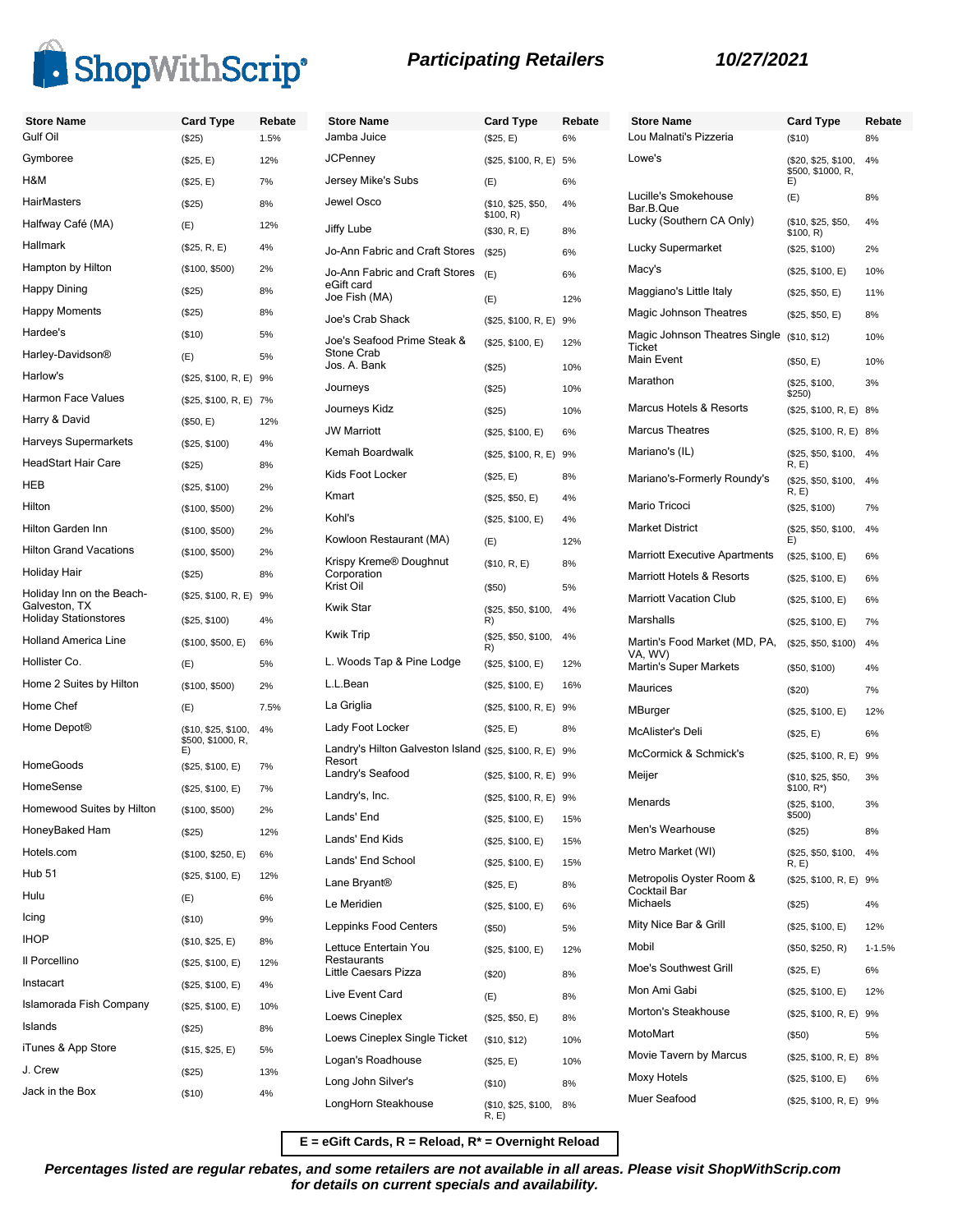

| <b>Store Name</b>                       | <b>Card Type</b>                  | Rebate | <b>Store Name</b>           | <b>Card Type</b>            | Rebate | <b>Store Name</b>                    | <b>Card Type</b>                    | Rebate |
|-----------------------------------------|-----------------------------------|--------|-----------------------------|-----------------------------|--------|--------------------------------------|-------------------------------------|--------|
| Naoki Sushi                             | (\$25, \$100, E)                  | 12%    | Petco                       | (E)                         | 5%     | Royal Farms                          | (\$25, \$100)                       | 4%     |
| Neiman Marcus                           | (\$50)                            | 12%    | Pete's Fresh Market         | (\$20)                      | 4%     | <b>RPM</b> Italian                   | (\$25, \$100, E)                    | 12%    |
| Nike                                    | (\$25, E)                         | 12%    | PetSmart                    | (\$25, R, E)                | 5%     | <b>RPM Steak</b>                     | (\$25, \$100, E)                    | 12%    |
| Nintendo eShop                          | (E)                               | 8%     | Petterino's                 | (\$25, \$100, E)            | 12%    | Rubio's Restaurants                  | (\$25, E)                           | 10%    |
| Noah's Bagels                           | (\$10)                            | 10%    | <b>Phantom Gourmet</b>      | (E)                         | 12%    | <b>Ruth's Chris Steak House</b>      | (\$50, \$100, E)                    | 10%    |
| Nob Hill Foods                          | (\$25, \$100)                     | 4%     | Pick 'n Save (WI)           | (\$25, \$50, \$100,<br>R, E | 4%     | Safeway                              | (\$10, \$25, \$50,<br>\$100, R)     | 4%     |
| Noodles & Company                       | (\$10)                            | 8%     | Piggly Wiggly (WI, IL only) | (\$25, \$50, \$100)         | 3%     | Safeway eGift Card                   | (E)                                 | 4%     |
| NOOK by Barnes & Noble                  | (\$5, \$10, \$25,<br>\$100, R, E) | 8%     | Pilot Flying J              | (\$100)                     | 2%     | Saks Fifth Avenue                    | (\$50)                              | 12%    |
| Nordstrom                               | (\$25, \$100, E)                  | 4%     | Pizza Hut                   | (\$10, E)                   | 8%     | Saks Fifth Avenue OFF 5th            | (\$50)                              | 12%    |
| Nordstrom Rack                          | (\$25, \$100, E)                  | 4%     | Pizza Ranch                 | (\$25, E)                   | 8%     | Sally Beauty                         | (\$25)                              | 12%    |
| Oceanaire                               | (\$25, \$100, R, E) 9%            |        | Pizzeria Due                | (\$25, E)                   | 12%    | Saltgrass Steakhouse                 | (\$25, \$100, R, E) 9%              |        |
| O'Charley's                             | (\$25, E)                         | 13%    | Pizzeria Uno                | (\$25, E)                   | 12%    | Sam's Club                           | (\$10, \$25, \$50,<br>\$100, \$250, | 2.5%   |
| Office Depot / Office Max               | (\$25, \$100)                     | 5%     | Pizzeria Via Stato          | (\$25, \$100, E)            | 12%    |                                      | \$500, R, E)                        |        |
| Office Depot / Office Max eGift<br>Card | (E)                               | 5%     | Popcorn Factory             | (\$50, E)                   | 12%    | San Luis Resort                      | (\$25, \$100, R, E) 9%              |        |
| Old Navy                                | (\$25, \$100, R, E) 14%           |        | Potbelly Sandwich Shop      | (\$10)                      | 8%     | Saranello's                          | (\$25, \$100, E)                    | 12%    |
| Olive Garden                            | (\$10, \$25, \$100,               | 8%     | Pottery Barn                | (E)                         | 8%     | Saturday's Hair Salon                | (\$25)                              | 8%     |
| Omaha Steaks                            | R, E<br>(\$25)                    | 11%    | Pottery Barn Kids           | (E)                         | 8%     | Save Mart Supermarkets               | (\$25, \$100)                       | 2%     |
| On The Border                           | (\$25, \$50, E)                   | 11%    | Primary Kids Clothing       | (E)                         | 10%    | SaveRite Grocery Warehouse           | (\$25, \$100)                       | 4%     |
| OshKosh                                 | (\$25, R)                         | 10%    | <b>Princess Cruises</b>     | (\$100, \$500, E)           | 6%     | Scheels                              | (\$25, \$100, E)                    | 8%     |
| OshKosh eGift Card                      | (E)                               | 10%    | Protea Hotels by Marriott   | (\$25, \$100, E)            | 6%     | Schlotzsky's                         | (\$25, E)                           | 6%     |
| Osteria Via Stato                       | (\$25, \$100, E)                  | 12%    | Qdoba Mexican Grill         | (\$25)                      | 7%     | School Uniforms by Tommy<br>Hilfiger | (E)                                 | 5%     |
| Outback Steakhouse                      | (\$10, \$25, \$50,                | 10%    | Quick Chek (NJ and NY only) | (\$25)                      | 2%     | Sears                                | (\$25, \$100,<br>\$250, E)          | 4%     |
| Overstock.com                           | E)                                |        | QVC                         | (E)                         | 5%     | Sears Auto Service Center            | (\$25, \$100,<br>\$250, E)          | 4%     |
| Oyster Bah                              | (\$25, E)                         | 8%     | R.J. Grunts                 | (\$25, \$100, E)            | 12%    | Seaside's                            | (\$25, \$100, E)                    | 12%    |
| Ozzie's Pops & Pretzels                 | (\$25, \$100, E)                  | 12%    | Rainforest Cafe             | (\$25, \$100, R, E) 9%      |        | Seasons 52                           | (\$10, \$25, \$100,                 | 8%     |
|                                         | (\$25, \$100, E)                  | 12%    | Raley's                     | (\$25, \$100)               | 4%     | See's Candies                        | R, E)                               |        |
| P.F. Chang's China Bistro               | (\$25, \$100, E)                  | 8%     | Ramen-san                   | (\$25, \$100, E)            | 12%    | Sendik's Food Market                 | (\$25)                              | 9%     |
| Panda Express                           | (\$25, E)                         | 8%     | Randalls                    | (\$10, \$25, \$50,          | 4%     |                                      | (\$25, \$50, \$100,<br>R)           | 4%     |
| Panera Bread                            | (\$5, \$10, \$25,<br>\$50, R, E)  | 8%     | Randalls eGift Card         | \$100, R)<br>(E)            | 4%     | Sendik's Fresh2Go                    | (\$25, \$50, \$100,<br>R)           | 4%     |
| Papa John's Pizza                       | $($10, R^*, E)$                   | 8%     | Rave Cinemas                | (\$25)                      | 4%     | Sephora                              | (\$25, E)                           | 5%     |
| Papa Murphy's Pizza                     | (\$10)                            | 8%     | <b>Red Lobster</b>          | (\$10, \$25, R, E) 8%       |        | <b>Shari's Berries</b>               | (\$50, E)                           | 12%    |
| Pappadeaux                              | (E)                               | 6%     | <b>Red Robin</b>            | (\$25, E)                   | 8%     | Shaw's Crab House                    | (\$25, \$100, E)                    | 12%    |
| Pappas Bar-B-Q                          | (E)                               | 6%     | Red Sushi                   | (\$25, \$100, R, E) 9%      |        | Shaw's Supermarket                   | (\$10, \$25, \$50,<br>\$100, R)     | 4%     |
| Pappas Bros. Steakhouse                 | (E)                               | 6%     | Regal                       | (\$10, \$25, E)             | 8%     | Sheetz                               | $($25, $100, R^*)$                  | 3%     |
| Pappas Burger                           | (E)                               | 6%     | Regal Premiere e-Ticket     | (\$10.50, E)                | 10%    | Shell                                | (\$25, \$50, \$100,                 | 1.5%   |
| Pappas Restaurants                      | (E)                               | 6%     | Regis Salons                | (\$25)                      | 8%     | Sheraton Hotels & Resorts            | R)<br>(\$25, \$100, E)              | 6%     |
| Pappas Seafood House                    | (E)                               | 6%     | Regis Signature Salon       | (\$25)                      | 8%     | shi by Journeys                      | (\$25)                              | 10%    |
| Pappasito's                             | (E)                               | 6%     | REI                         | (\$25, E)                   | 8%     | Shoe Carnival                        | (\$25)                              | 5%     |
| Paramount+                              | (E)                               | 8%     | Renaissance Hotels          | (\$25, \$100, E)            | 6%     | Shoppers Food & Pharmacy             | (\$25, \$100, R)                    | 4%     |
| Pavilions                               | (\$10, \$25, \$50,<br>\$100, R)   | 4%     | <b>Republic Services</b>    | (\$20, \$100)               | 10%    | (MD and VA only)<br>ShopRite         |                                     |        |
| Pavilions eGift Card                    | (E)                               | 4%     | Residence Inn by Marriott   | (\$25, \$100, E)            | 6%     |                                      | (\$25, \$100)                       | 4%     |
| PBteen                                  | (E)                               | 8%     | <b>Rite Aid</b>             | (\$25, \$100)               | 4%     | Showplace                            | (\$25, \$50, E)                     | 8%     |
| Peapod Online Grocery                   | (\$25, \$50, \$100)               | 4%     | River Crab                  | (\$25, \$100, R, E) 9%      |        | Showplace Single Ticket              | (\$10, \$12)                        | 10%    |
| Peohe's                                 | (\$25, \$100, R, E) 9%            |        | Ross Dress for Less         | (\$25)                      | 8%     | Shutterfly                           | (\$25, E)                           | 9%     |
| Pep Boys eGift Card                     | (E)                               | 7%     | Royal Caribbean             | (E)                         | 13%    | Sierra                               | (\$25, \$100, E)                    | 7%     |
|                                         |                                   |        |                             |                             |        |                                      |                                     |        |

**E = eGift Cards, R = Reload, R\* = Overnight Reload**